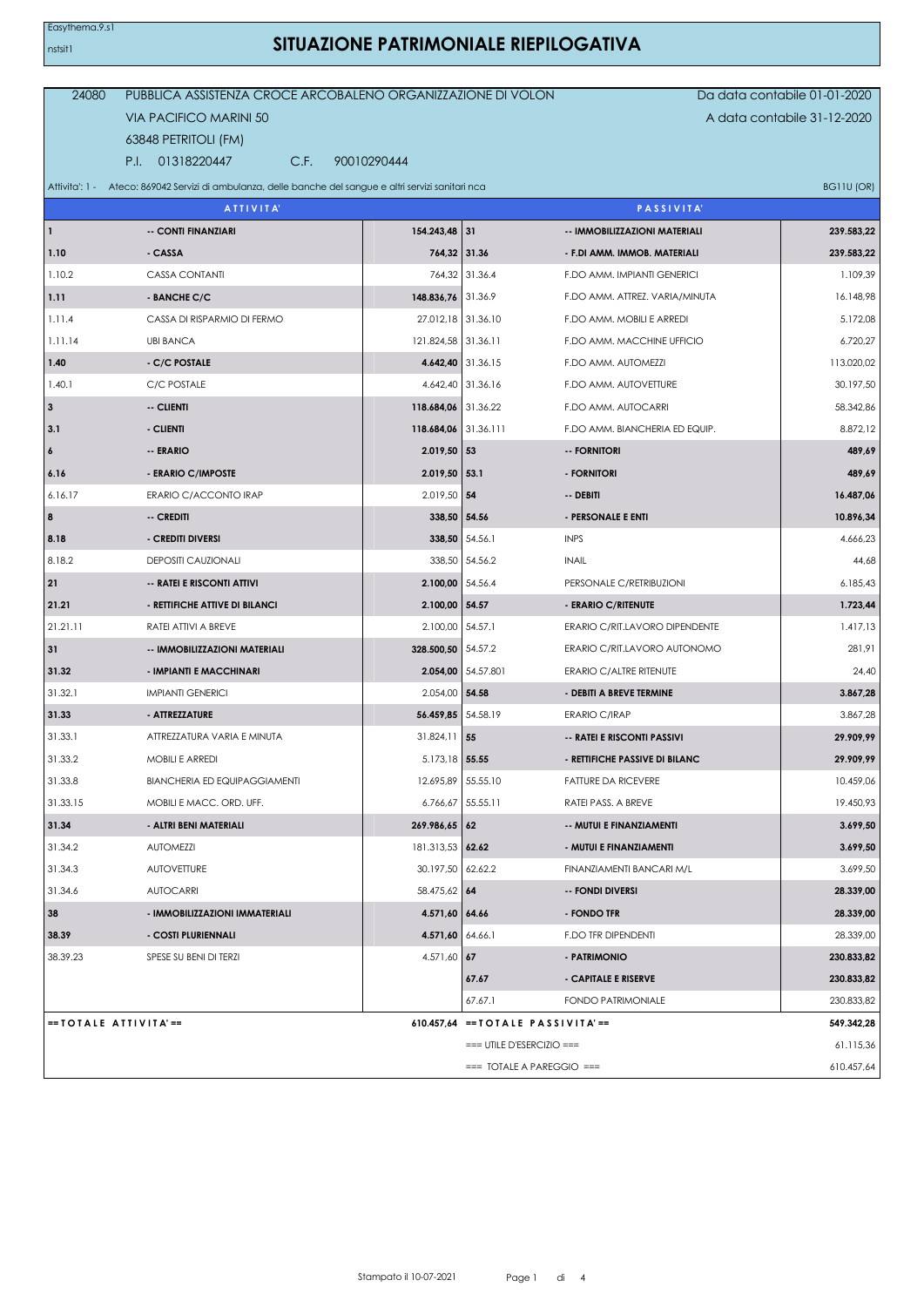## **SITUAZIONE DI REDDITO RIEPILOGATIVA**

| 24080     | PUBBLICA ASSISTENZA CROCE ARCOBALENO ORGANIZZAZIONE DI VOLON                                            |                  |                     |                                       | Da data contabile 01-01-2020 |  |
|-----------|---------------------------------------------------------------------------------------------------------|------------------|---------------------|---------------------------------------|------------------------------|--|
|           | A data contabile 31-12-2020<br>VIA PACIFICO MARINI 50                                                   |                  |                     |                                       |                              |  |
|           | 63848 PETRITOLI (FM)                                                                                    |                  |                     |                                       |                              |  |
|           | P.I. 01318220447<br>C.F.                                                                                | 90010290444      |                     |                                       |                              |  |
|           | Attivita': 1 - Ateco: 869042 Servizi di ambulanza, delle banche del sangue e altri servizi sanitari nca |                  |                     |                                       | BG11U (OR)                   |  |
|           | <b>COSTI E SPESE</b>                                                                                    |                  |                     | RICAVI E RENDITE                      |                              |  |
| 72        | -- COSTI E ACQUISTI                                                                                     | 254.013,20 80    |                     | -- RICAVI                             | 315.128,56                   |  |
| 72.72     | - ACQUISTI PER LA PRODUZIONE                                                                            | $6.560,10$ 80.82 |                     | - RICAVI PER PRESTAZIONI              | 273.090,45                   |  |
| 72.72.3   | ACQUISTI MATERIALI DI CONSUMO                                                                           |                  | 64,77 80.82.805     | <b>TRASPORTI SANITARI ORDINARI</b>    | 122.816,45                   |  |
| 72.72.802 | ACQUISTI MATERIALI SANITARIO                                                                            |                  | 6.495,33 80.82.806  | <b>TRASPORTI STAND-BY</b>             | 131.403,54                   |  |
| 72.74     | - ACQUISTI DIVERSI PRODUZIONE                                                                           |                  | 3.326,13 80.82.808  | <b>TRASPORTI OSPEDALIERI PRIVATI</b>  | 1.210,00                     |  |
| 72.74.1   | BENI NON SUP.A 516,46E                                                                                  |                  | 36,60 80.82.811     | <b>TRASPORTI PER DIALISI</b>          | 13.750,46                    |  |
| 72.74.2   | ATTREZZATURA SANITARIA                                                                                  |                  | 2.864,07 80.82.814  | <b>TRASPORTI PER RADIOTERAPIA</b>     | 1.850,00                     |  |
| 72.74.802 | CANONI ASSISTENZA SOFTWARE                                                                              |                  | 425,46 80.82.819    | ASSISTENZA SANITARIA MANIFESTA        | 2.060,00                     |  |
| 72.77     | - UTENZE E SERVIZI                                                                                      | 2.908,93 80.85   |                     | - PROVENTI FINANZIARI                 | 4,96                         |  |
| 72.77.3   | SPESE TELEFONICHE                                                                                       | 2.048,31 80.85.1 |                     | <b>INTERESSI ATTIVI BANCARI</b>       | 4,96                         |  |
| 72.77.10  | MANUTENZIONI MACCHINE UFFICIO                                                                           |                  | 67,10 80.87         | - RICAVI E PROVENTI DIVERSI           | 42.033,15                    |  |
| 72.77.90  | COMMISSIONI, SERVIZI BANCARI E                                                                          |                  | 793,52 80.87.14     | ABBUONI E ARROTONDAM. ATTIVI          | 63,86                        |  |
| 72.78     | - MANUTENZIONI E RIPARAZIONI                                                                            |                  | 12.213,19 80.87.801 | CONTRIBUTO ACQUISTO BENI              | 1.300,02                     |  |
| 72.78.5   | MAN.RIP. AUTOMEZZI                                                                                      |                  | 11.969,19 80.87.802 | <b>OBLAZIONI</b>                      | 3.785,60                     |  |
| 72.78.50  | MANUTENZIONI E RIPARAZIONI                                                                              |                  | 244,00 80.87.806    | RINNOVO TESSERE                       | 4.495,00                     |  |
| 72.80     | - ESERCIZIO AUTOMEZZI                                                                                   |                  | 27.307,94 80.87.810 | <b>OBLAZIONI IN MEMORIA</b>           | 1.977,90                     |  |
| 72.80.1   | CARB. E LUBR. AUTOMEZZI                                                                                 |                  | 15.288,07 80.87.811 | OBLAZIONI PER TRASPORTI SANITA        | 10.607,00                    |  |
| 72.80.2   | <b>ASSICURAZIONI AUTOMEZZI</b>                                                                          |                  | 10.866,00 80.87.820 | <b>TRASPORTI IN CONVENZIONE CON E</b> | 2.100,00                     |  |
| 72.80.3   | SPESE VARIE AUTOMEZZI                                                                                   |                  | 43,00 80.87.824     | PROVENTI PER 5 PER MILLE              | 11.239,77                    |  |
| 72.80.4   | <b>TASSE CIRCOLAZIONE AUTOMEZZI</b>                                                                     |                  | 197,80 80.87.825    | CONTRIBUTI DA ENTI                    | 5.000,00                     |  |
| 72.80.5   | <b>AUTOSTRADE AUTOMEZZI</b>                                                                             |                  | 588,89 80.87.826    | CONTRIBUTO ANNUALE COMUNI             | 1.464,00                     |  |
| 72.80.806 | REVISIONE AUTOMEZZI                                                                                     | 324,18           |                     |                                       |                              |  |
| 72.81     | - COSTO PERSONALE DIPENDENTE                                                                            | 110.719,02       |                     |                                       |                              |  |
| 72.81.1   | RETR. LORDE PERS.PRODUTTIVO                                                                             | 79.823,97        |                     |                                       |                              |  |
| 72.81.2   | ONERI SOCIALI PERS.PRODUTTIVO                                                                           | 23.211,99        |                     |                                       |                              |  |
| 72.81.30  | SPESE PER VISITE MEDICHE                                                                                | 392,00           |                     |                                       |                              |  |
| 72.81.45  | <b>CONTRIBUTI INAIL</b>                                                                                 | 1.537,28         |                     |                                       |                              |  |
| 72.81.704 | QUOTE TFR                                                                                               | 5.753,78         |                     |                                       |                              |  |
| 72.82     | - COSTI DIVERSI DEI DIPENDENTI                                                                          | 3.261,81         |                     |                                       |                              |  |
| 72.82.2   | ADDESTRAMENTO E FORMAZIONE                                                                              | 402,00           |                     |                                       |                              |  |
| 72.82.801 | ABBIGLIAMENTO DI SOCCORSO                                                                               | 2.859,81         |                     |                                       |                              |  |
| 72.84     | - SERVIZI E CONSULENZE                                                                                  | 34.559,44        |                     |                                       |                              |  |
| 72.84.1   | <b>CONSULENZE TECNICHE</b>                                                                              | 1.221,94         |                     |                                       |                              |  |
| 72.84.11  | ELABORAZIONI DATI                                                                                       | 6.000,00         |                     |                                       |                              |  |
| 72.84.22  | COMPENSI OCCASIONALI                                                                                    | 27.337,50        |                     |                                       |                              |  |
| 72.85     | - LOCAZIONI, AFFITTI E CANONI                                                                           | 9.635,42         |                     |                                       |                              |  |
| 72.85.1   | <b>LOCAZIONE IMMOBILI</b>                                                                               | 9.635,42         |                     |                                       |                              |  |
| 72.86     | - SPESE AMMINISTRATIVE                                                                                  | 2.642,09         |                     |                                       |                              |  |
| 72.86.1   | CANCELLERIA VARIA                                                                                       | 2.015,29         |                     |                                       |                              |  |
| 72.86.3   | <b>POSTALI</b>                                                                                          | 626,80           |                     |                                       |                              |  |
| 72.87     | - SPESE GENERALI                                                                                        | 15.052,10        |                     |                                       |                              |  |
| 72.87.7   | SPESE GENERALI VARIE                                                                                    | 336,48           |                     |                                       |                              |  |
| 72.87.8   | ABBUONI E ARROTONDAM. PASSIVI                                                                           | 15,53            |                     |                                       |                              |  |
| 72.87.50  | COSTI DI ALTRI ESERCIZI                                                                                 | 6.138,93         |                     |                                       |                              |  |
| 72.87.802 | QUOTA ASSOCIATIVA ANPAS                                                                                 | 4.590,21         |                     |                                       |                              |  |
| 72.87.803 | SPESE GESTIONE SEDE                                                                                     | 1.020,95         |                     |                                       |                              |  |
| 72.87.805 | ASSICURAZIONI INFORTUNI E MALA                                                                          | 1.850,00         |                     |                                       |                              |  |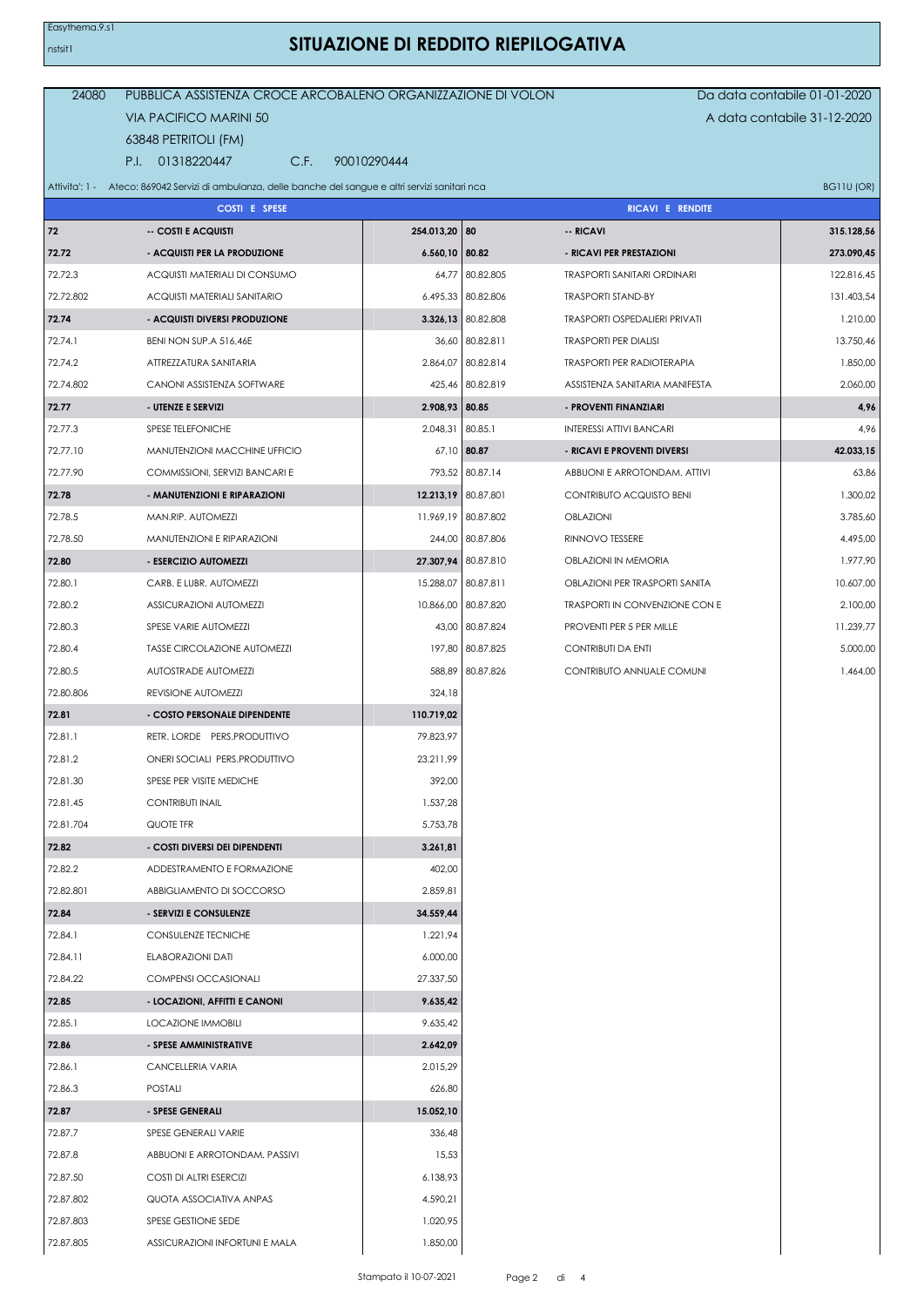## SITUAZIONE DI REDDITO RIEPILOGATIVA

| 24080                       | PUBBLICA ASSISTENZA CROCE ARCOBALENO ORGANIZZAZIONE DI VOLON                                           |             |                                  | Da data contabile 01-01-2020 |  |  |
|-----------------------------|--------------------------------------------------------------------------------------------------------|-------------|----------------------------------|------------------------------|--|--|
|                             | <b>VIA PACIFICO MARINI 50</b>                                                                          |             |                                  | A data contabile 31-12-2020  |  |  |
|                             | 63848 PETRITOLI (FM)                                                                                   |             |                                  |                              |  |  |
|                             | 01318220447<br>C.F.<br>P.I.                                                                            | 90010290444 |                                  |                              |  |  |
| Attivita': 1 -              | Ateco: 869042 Servizi di ambulanza, delle banche del sangue e altri servizi sanitari nca<br>BG11U (OR) |             |                                  |                              |  |  |
|                             | <b>COSTI E SPESE</b>                                                                                   |             |                                  | RICAVI E RENDITE             |  |  |
| 72.87.807                   | ASSICURAZIONI INCENDIO SEDE                                                                            | 1.100,00    |                                  |                              |  |  |
| 72.89                       | - AMM. ORD. BENI MATERIALI                                                                             | 18.904,45   |                                  |                              |  |  |
| 72.89.4                     | AMM.ORD. MOBILI E ARREDI                                                                               | 4,33        |                                  |                              |  |  |
| 72.89.10                    | AMM.ORD. AUTOMEZZI                                                                                     | 16.121,83   |                                  |                              |  |  |
| 72.89.31                    | AMM.ORD. IMPIANTI GENERICI                                                                             | 77,03       |                                  |                              |  |  |
| 72.89.84                    | AMM.ORD. BIANCHERIA ED EQUIP.                                                                          | 1.376,60    |                                  |                              |  |  |
| 72.89.85                    | AMM.ORD.ATTREZZATURA SPECIFICA                                                                         | 1.324,66    |                                  |                              |  |  |
| 72.91                       | - AMM. BENI IMMATERIALI                                                                                | 2.414,00    |                                  |                              |  |  |
| 72.91.133                   | AMM. SPESE SU BENI DI TERZI                                                                            | 2.414,00    |                                  |                              |  |  |
| 72.93                       | - ONERI TRIBUTARI                                                                                      | 3.899,59    |                                  |                              |  |  |
| 72.93.6                     | MULTE E SANZIONI                                                                                       | 32,31       |                                  |                              |  |  |
| 72.93.29                    | <b>IRAP</b>                                                                                            | 3.867,28    |                                  |                              |  |  |
| 72.94                       | - ONERI STRAORDINARI/ORDINARI                                                                          | 608,99      |                                  |                              |  |  |
| 72.94.3                     | SOPRAVVENIENZE PASSIVE                                                                                 | 608,99      |                                  |                              |  |  |
|                             |                                                                                                        |             |                                  |                              |  |  |
| $=$ TOTALE COSTI $=$        |                                                                                                        |             | 254.013,20 == $TOTALE RICAVI ==$ | 315.128,56                   |  |  |
| $==$ UTILE D'ESERCIZIO $==$ |                                                                                                        | 61.115,36   |                                  |                              |  |  |
| $==$ TOTALE A PAREGGIO $==$ |                                                                                                        | 315.128,56  |                                  |                              |  |  |
|                             |                                                                                                        |             |                                  |                              |  |  |